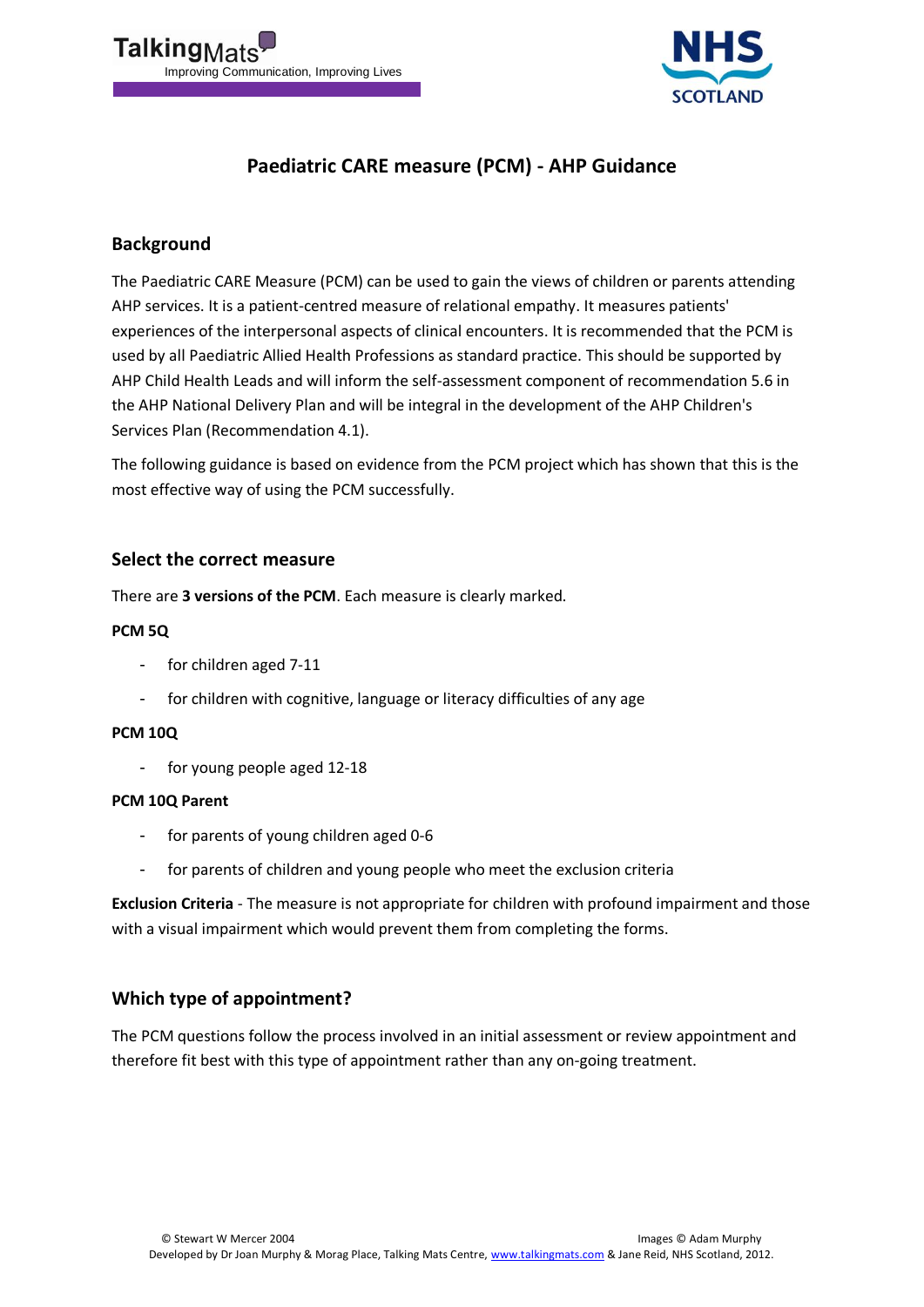# **Talking** Improving Communication, Improving Lives



## **Using the tool**

- Advise patients at the start of the appointment that they will be asked to complete the PCM
- Leave 5 minutes at the end for patients to fill in the measure before leaving
- Provide an area for patients to complete the measure, e.g. clinic waiting room  $\bullet$
- The AHP should not be present while the measure is completed  $\bullet$
- Do **not** give the measure away to complete at home, this results in very poor return rates  $\bullet$
- Ensure everyone completing the measures have access to support if required**.** In particular  $\bullet$ children and young people completing the 5Q measure, and parents whose first language is not English. (Support could be from parents or support staff). Support should not be given by the AHP.
- Code the measures in some way so that members of the team can identify their own measures afterwards.
- Provide an area (drop box / basket / reception) where the completed measures can be left
- When attending a home visit, provide a SAE so that patients can complete the measure once the AHP has left and return it to a central point.

## **Analysing the results**

**Number of patients** Based on evidence from a previous study using the standard CARE measure (Mercer, 2005) it is recommended that each AHP collects 50 completed measures from patients.

**Interpreting the data** Please refer to the Children and Young People's Service Managed Knowledge Network website ([http://www.knowledge.scot.nhs.uk/child-services/communities-of-practice/ahp](http://www.knowledge.scot.nhs.uk/child-services/communities-of-practice/ahp-cyp-network/paediatric-care-measure.aspx)[cyp-network/paediatric-care-measure.aspx](http://www.knowledge.scot.nhs.uk/child-services/communities-of-practice/ahp-cyp-network/paediatric-care-measure.aspx)) for details on how to interpret the PCM data and information on how to deal with missing or 'not applicable' responses.

## **Using the results**

**Comparing to normative data** It is expected that the PCM data will be added to the CARE measure website developed at the University of Stirling where data from AHPs working with adults has been entered and normative data is available. [\(http://www.caremeasure.org/index.php\)](http://www.caremeasure.org/index.php)

**The CARE Approach** This website developed at University of Glasgow is a free online learning tool which has six modules to work through with practical activities and written work. All activities are directly linked to improving a professional's relational empathy. It can be helpful for professionals at different stages of their career including trainees and can be used individually or as a team. [\(http://www.gla.ac.uk/researchinstitutes/healthwellbeing/research/generalpractice/careapproach/\)](http://www.gla.ac.uk/researchinstitutes/healthwellbeing/research/generalpractice/careapproach/)